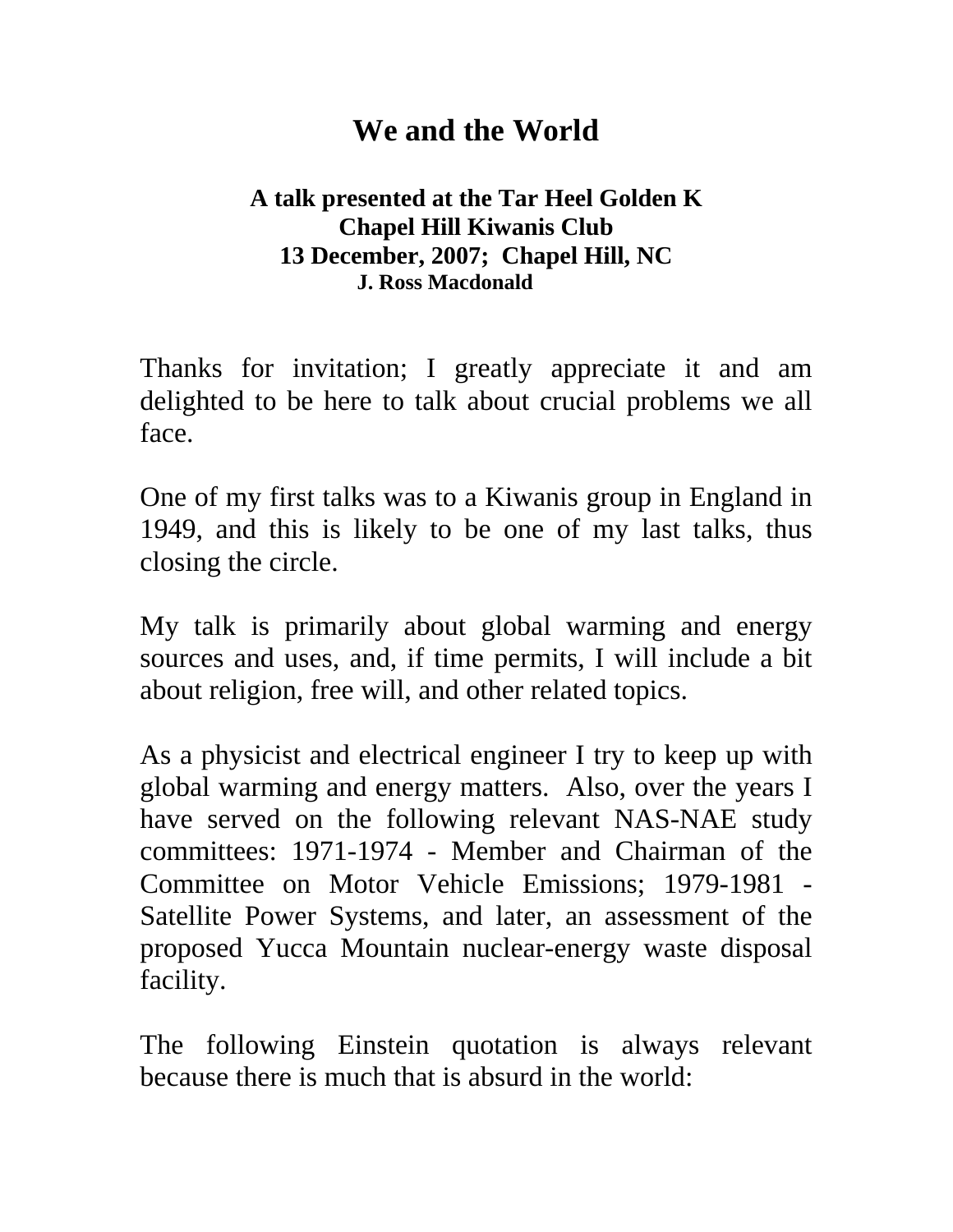Einstein said:

When I am judging a theory, I ask myself whether, if I were God, I would have arranged the world in such a way, and if at first the idea is not absurd, then there is no hope for it.

## **I. GLOBAL WARMING**

The current consensus is that most, if not nearly all, of global warming arises from greenhouse gases associated with human activities. Population is growing rapidly in many parts of the world so the problem is likely to continue to get worse. A recent UN report states that Climate Change is so severe and sweeping that only urgent, global action can head it off. Unfortunately, it is optimistic and unrealistic to expect quick action. Al Gore, in his Nobel acceptance speech, said that climate change is a real, rising, imminent, and universal threat to the future of the earth!

Climate change is already responsible for an estimated 150,000 deaths per year, but this is negligible compared to that which would come from appreciable sea-level rises.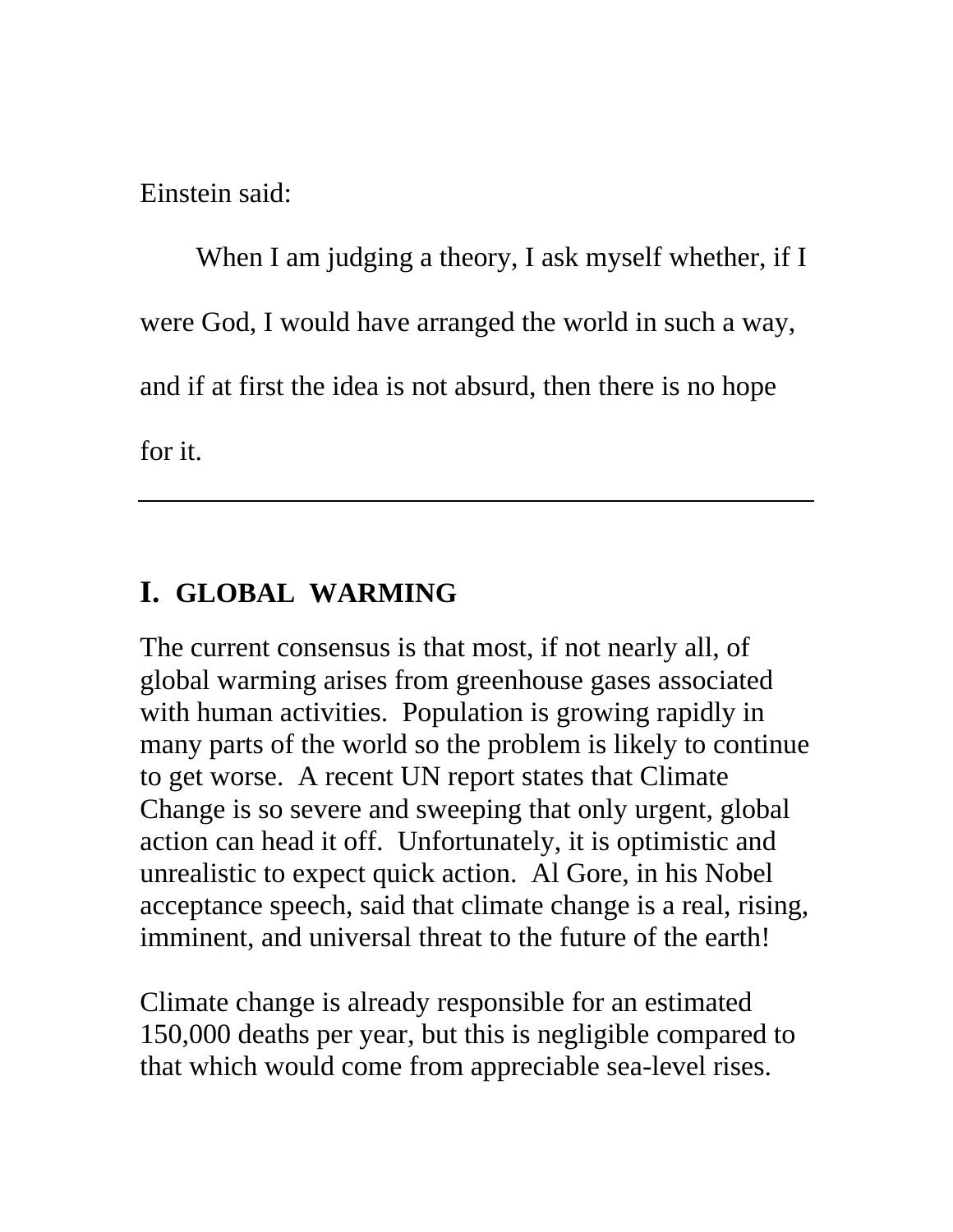The graphs below summarize the past and possible futures of GW.



observed temperatures (black dots) along with simple fits to the data based on the last 25 (yellow), 50 (orange), 100 (purple) and 150 years (red). The left axis<br>shows anomalies relative to the 1961 to 1990 average and the right axis shows the estimated actual temperature.

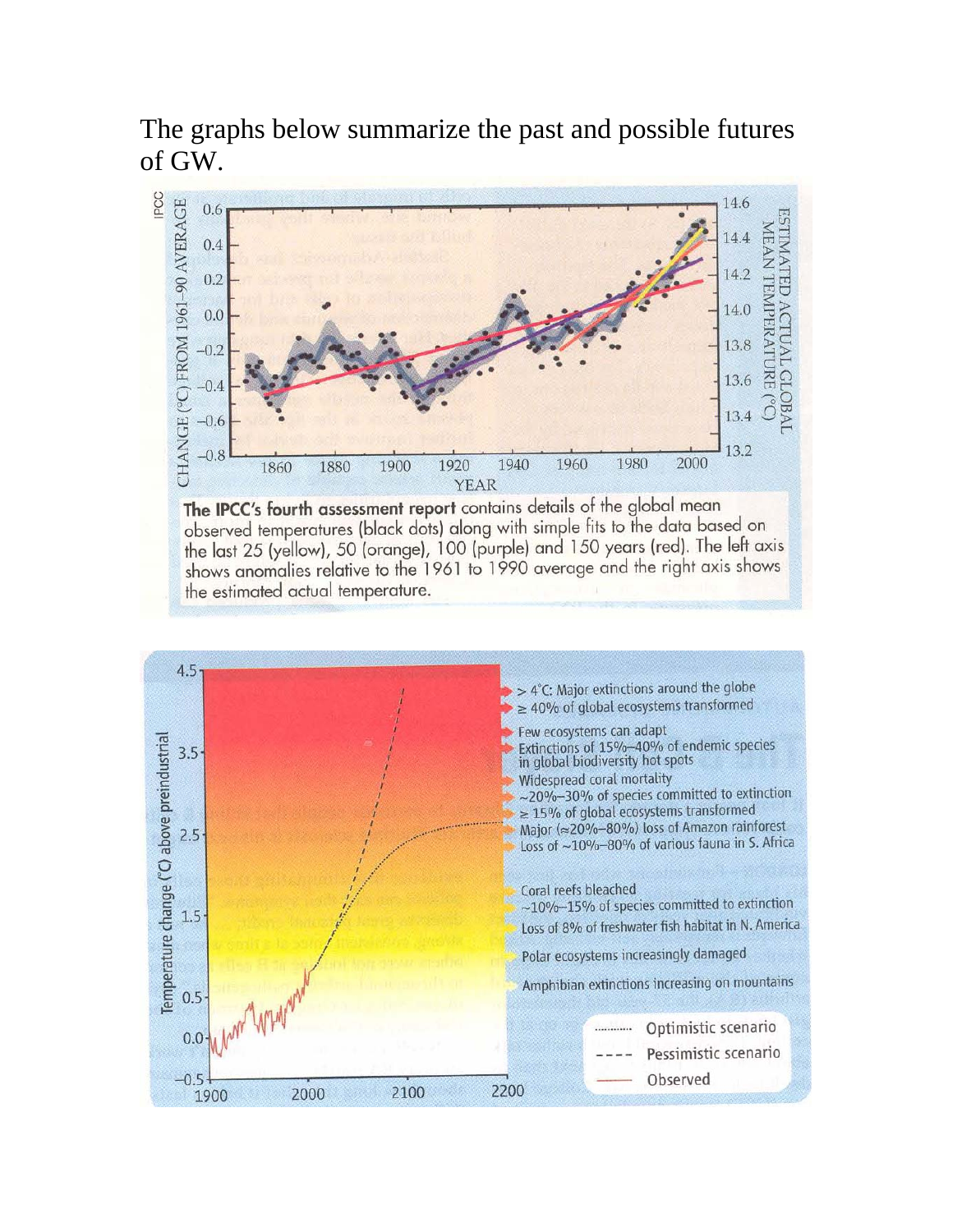Global temperatures are estimated to rise in the next 100 years 1.8 to 4 degrees Celsius (3 to 7 degrees F) and 3.5 degrees F in the next 50 years, depending on future emissions of greenhouse gases. Melting of total ice-sheet frozen water would raise sea levels about 80 meters (over 260 feet). Chapel Hill is 560 feet above sea level, only a minor reason for rejoicing! There are some reasonably plausible estimates of a sea-level rise of more than a foot by the end of this century.

In Greenland the rate of glaciers slipping seaward in 2005 is 2 to 3 times as fast as in 1996.

In Australia, more than 3000 flying foxes recently dropped dead from heat. More than 25% of US birds (59 species) are already in urgent need of help.

Carbon dioxide, along with methane, is one of the most important greenhouse gases. Greenhouse gas emissions grew 70% from 1970 to 2004! The atmospheric concentration of C02 rose from 280 ppm in 1800 to 370 in 2000 and is projected to reach 580 ppm, a threshold value thought to trigger severe climate change, in 50 years.

To meet increasing global energy needs while ameliorating their negative consequences, it is widely believed that current carbon emissions must be reduced by at least a factor of three. It has been stated that up to an 85% cut in CO2 emissions is needed to head off potential catastrophic changes that could lead to floods, famine, and species extinctions. It has been estimated that a temperature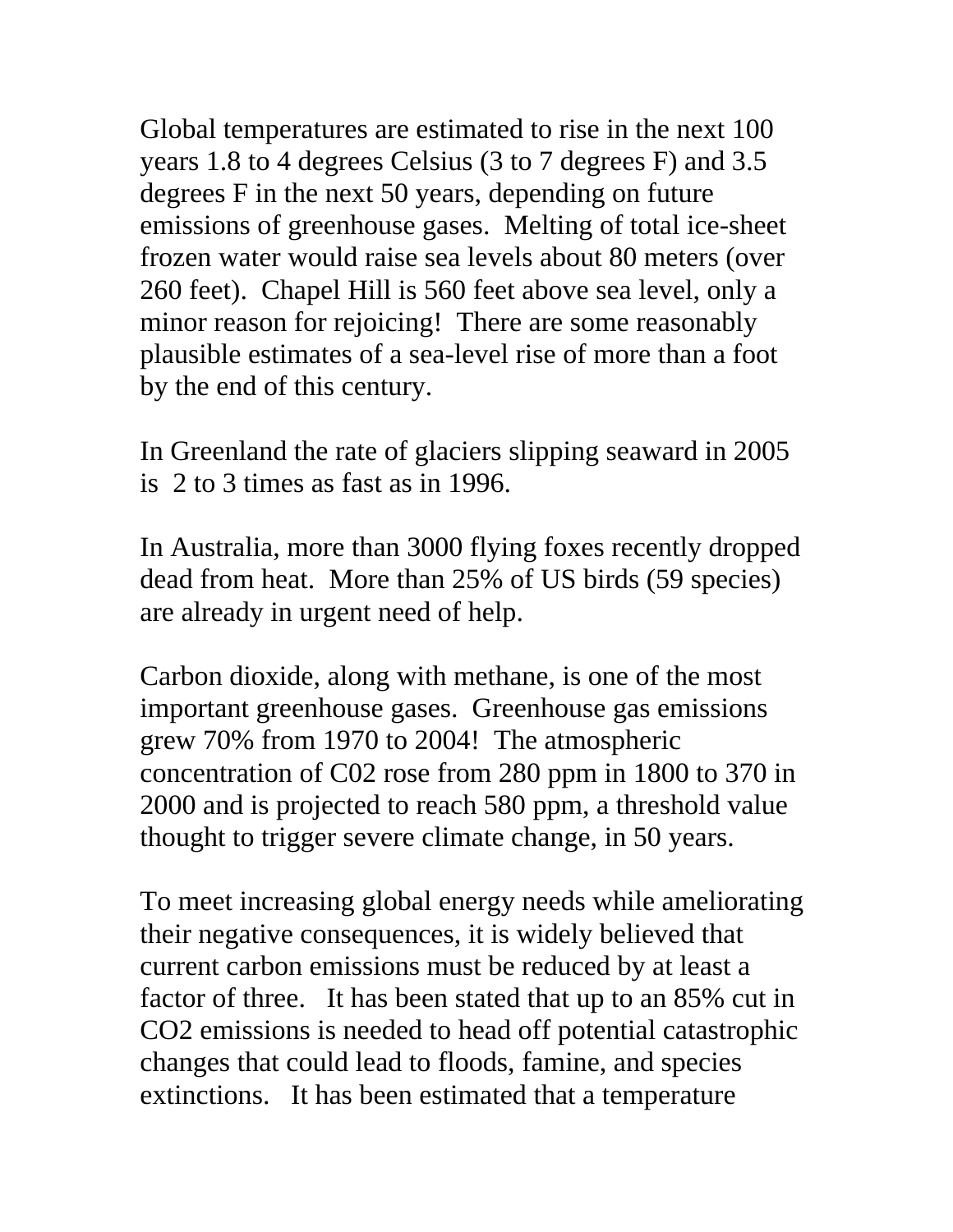increase of only 2.7 degrees F would lead to between 20 to 30 percent of all plant and animal species facing the risk of extinction, and for a 6.3 degree F increase, between 40 and 70% of species could disappear!

If nothing is done, greenhouse gases are projected to increase by 25 to 90 percent by 2030! Stabilization of the greenhouse gas emission rate is not enough since the earth would continue to warm and the sea level to rise. Stabilizing emissions by 2050 would slow average annual global growth by less than 0.12%, and the longer action is delayed the more it will cost. The UN Intergovernmental Panel on Climate Change says human activity is largely responsible for GW and emissions of carbon, mainly from fossil fuels, must stabilize by 2015 and decrease thereafter. The time for maximum action is now. Not very likely!!

## **II. ENERGY: PROBLEMS and POSSIBILITIES**

There is no shortage of energy, only of useful energy and power. The sun deposits  $120,000$  terawatts  $(1.2 \times 10^{17})$ watts!) of radiation power on the surface of the earth each day, and the world currently consumes only an average of 13 terawatts of power, 1/100 of a percent! To provide a frame of reference, for November my electricity bill showed an average of 27 KWH per day, or a continuous use of about 1 kilowatt, which works out to be about  $10^{-8}$ of the average world power usage, and thus about 70 times average world per capita use.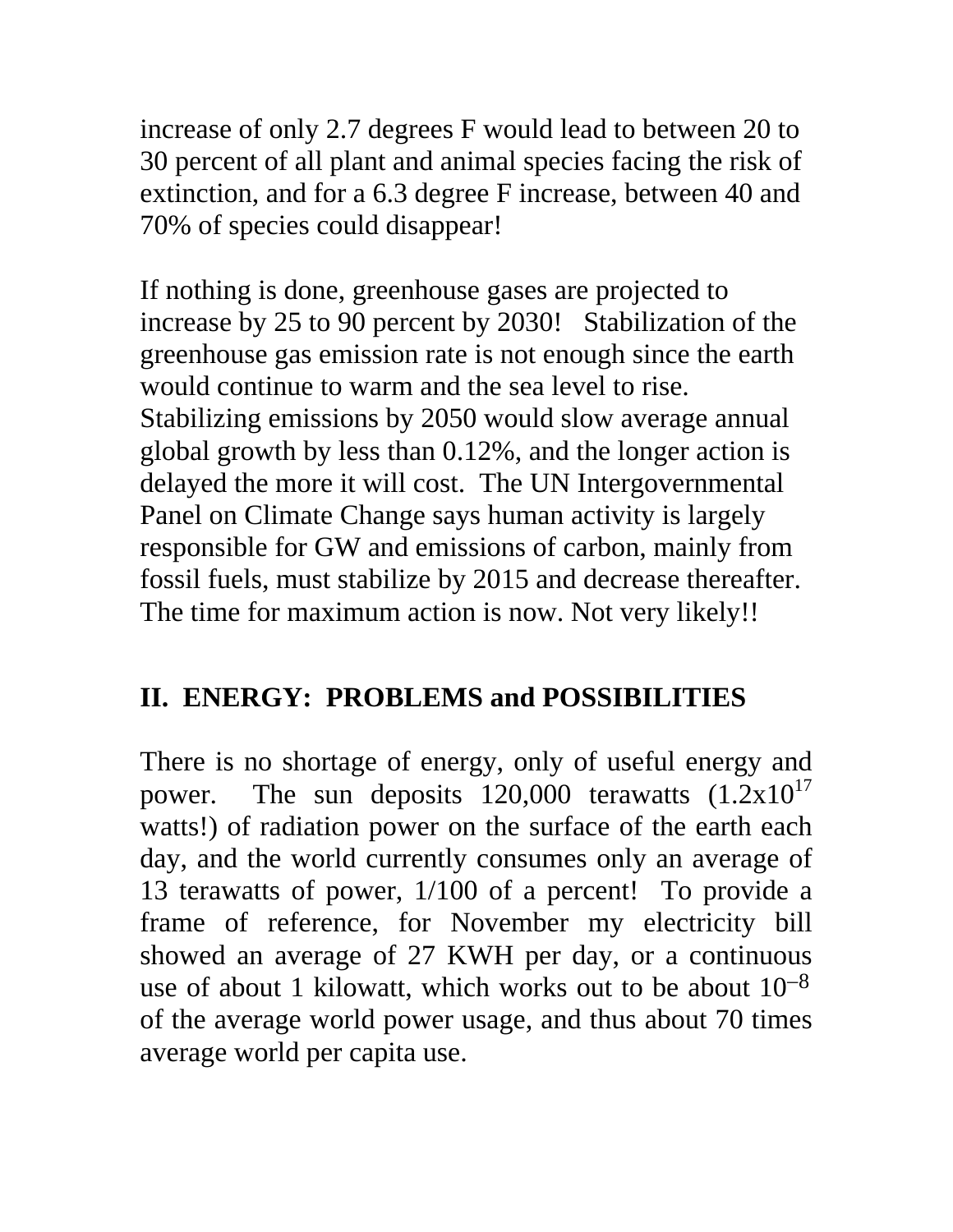The Hubbert peak, where the global peak of oil supply occurs, has been estimated to be reached soon, perhaps in less than ten years. American oil production reached a peak in 1970, however, and now, even with much increased drilling, it has decreased to about half of its peak value.

As oil imports inevitably decrease and oil prices correspondingly increase, we will need to meet more and more of our power needs from coal, shale, biomaterials, and other alternate energy sources. For portable energy, increasingly costly gasoline will begin to be displaced by batteries, fuel cells, and possibly stored hydrogen. But there are major energy costs in producing such materials, so the net energy gain may be less than expected, and it may be even negative for hydrogen until and if much cheaper ways of generating and storing it are found.

America is over 60% dependent on foreign oil. 67% of our oil use is in transportation and 22% of all electricity is used in lighting.

If the auto fuel efficiency standard were raised to 35 mpg by 2020, it would save 2 to 2.5 million barrels of oil per day.

A two-degree setback in the thermostat in winter is said to cut energy use by 1%.

In 2006 US payments abroad for oil were more than \$250 billion.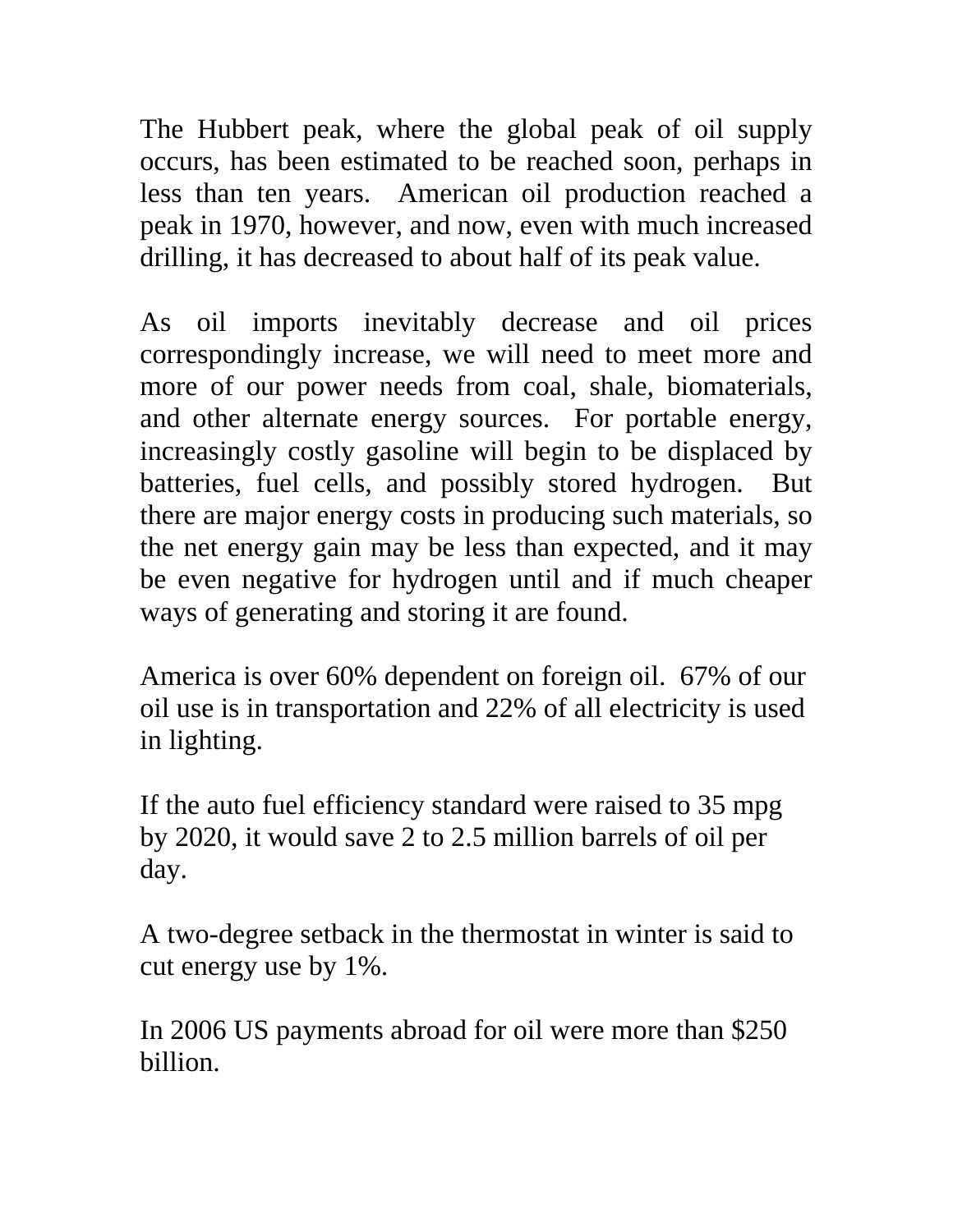Oil was about \$25 per barrel in 2003.

13% of the crude oil consumed in the US is used for nonfuel chemical production. Work on using biomass is feasible and attractive, but liquid biofuels as substitutes for petroleum are said to reduce carbon dioxide emissions less effectively than does saving and restoring forests.

Some worthwhile goals: Produce petroleum-derived clean fuels, carbon sequestration, and hybrid systems.

Support and emphasize alternative sources –solar, wind, hydro, clean coal, biodiesel, and biomass.

Build green buildings, use CFL and/or LED lighting, reflective roofs if solar cells are not used, and use higher efficiency furnaces and other household equipment.

Genetically engineered self-organizing viruses may be used in the future to help make battery electrodes, transistors, and solar cells.

The energy obtained from all existing silicon photovoltaic solar cells in one year would be insufficient to produce the next year's panels! It would take about three years to produce the energy from cells needed to manufacture them. Work in progress on dye-sensitized titanium dioxide cells is, however, now going into large-scale production in Wales with a payback time of only about half a year. Cells are placed on half-mile-long rolls of flexible metal foil.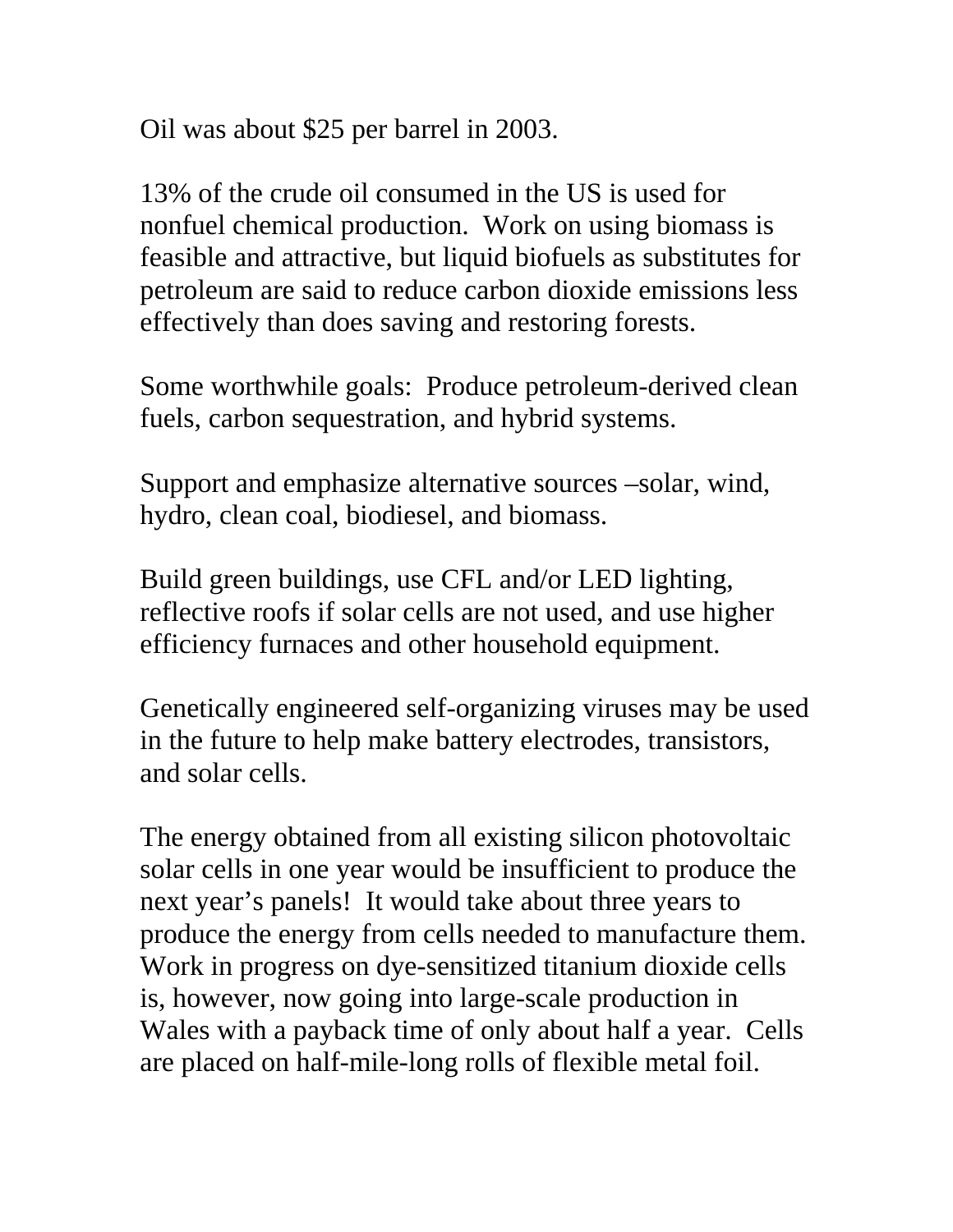In the absence of all energy subsidies, solar is the most economical energy source.

Energy independence from foreign oil would greatly reduce the income of middle-east countries and aid in the war on terror and increase the security of the US.

Compact fluorescent lights (CFLs) use a quarter of the power of an incandescent bulb producing the same amount of light, run much cooler, and last about 13 times as long. Although they currently cost more, their cost may be recovered by reduction in one's electric bill in as short a time as a month or two. I have had about 20 in my house for the last year or so. It has been estimated that replacement of an incandescent by a CFL will save the equivalent of 100 pounds of CO2 per year, about the equivalent of a 100-mile car trip!

Although light-emitting diodes (LEDs) are currently appreciably more expensive than CFLs, they run cold and their efficiencies are as high as 60% in the lab, are projected to reach 90% in a few years, and 25-52% in actual use, much superior to the 5% of incandescents and the 15-25% of fluorescent lighting. A 5.8 watt LED is equivalent to a 60-watt incandescent. Philadelphia recently replaced 14,000 traffic light signals with LEDs for a projected cost savings of \$4.8 million. In a few years it may be possible to reduce the 22% of the US energy used for lighting to 10% or less, leading to a tremendous reduction in the amount of oil needed and the global warming produced.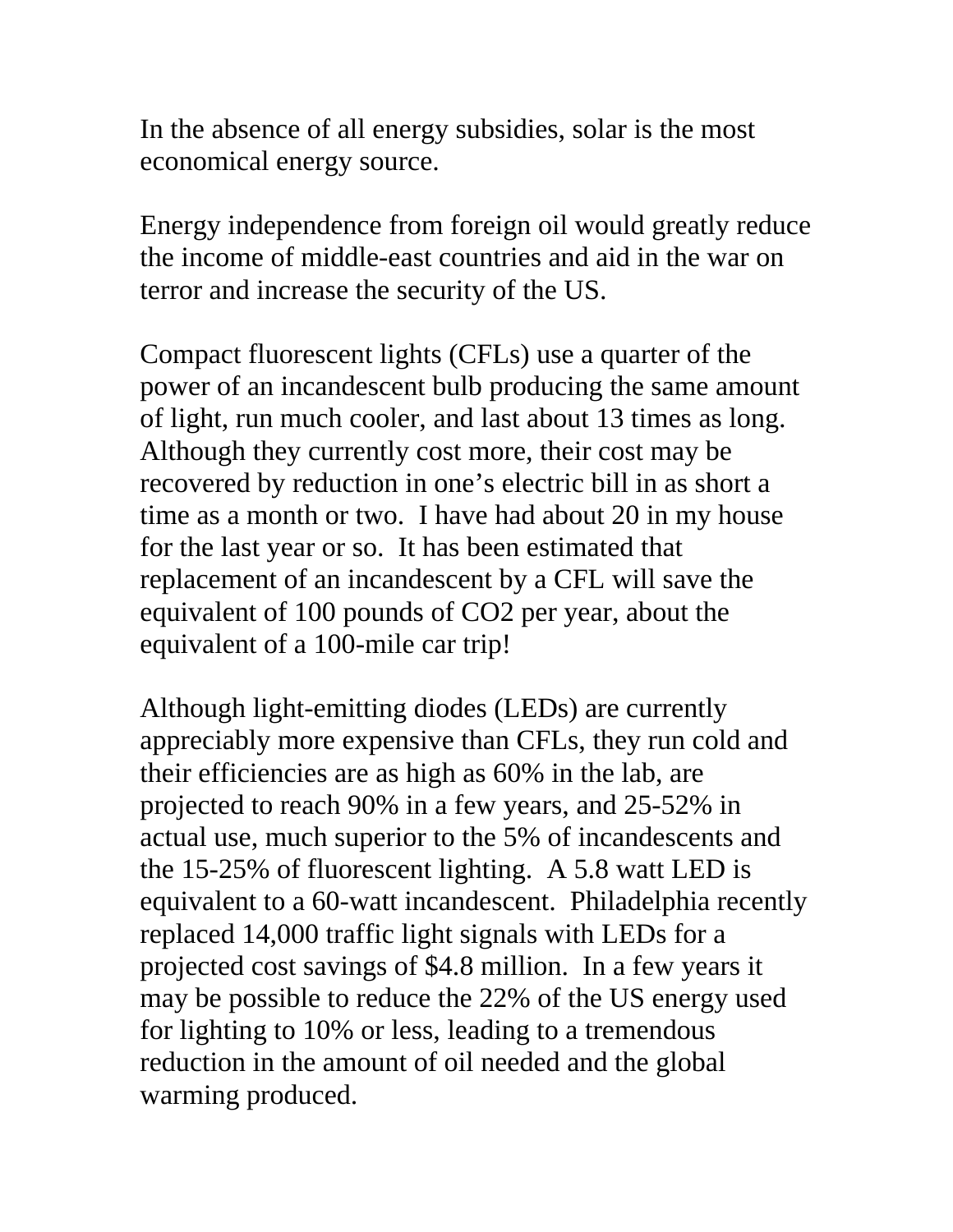Plug-in hybrid cars. New battery developments promise quick charging capability. Generating the electricity to power plug-in cars causes a third or more less greenhouse gas pollution than does burning gasoline. No significant new infrastructure is needed, as would be the case for hydrogen fuel-cell cars. In summary, plug-ins are the most practical and best alternative to the internal-combustion engine and can provide the equivalent of more than 150 miles per gallon effective efficiency. But a sign of the times is that the Federal tax credit for buying hybrids expires on 31 December 2007.

Building new coal and gas fired electricity generating plants is counterproductive unless ways to sequester the greenhouse gases thereby produced are made an integral part of such plants. Thus, to begin to address the global warming problem in the US, prohibit the building of new coal-fired generation plants until technology is available for use to capture and sequester their CO2 emissions.

Coal-fired plants currently generate 40% of US CO2 emissions. The Cliffside plant of Duke Energy will release over 6 million tons of CO2 per year as well as produce other air pollution and mercury in rivers. In a time of water shortage, plants like this one use over 120 million gallons of clean water per day. A frightening fact is that the emissions from coal-fired generating plants is about 100 times more radioactive than that from nuclear waste, and it gets spread around much more!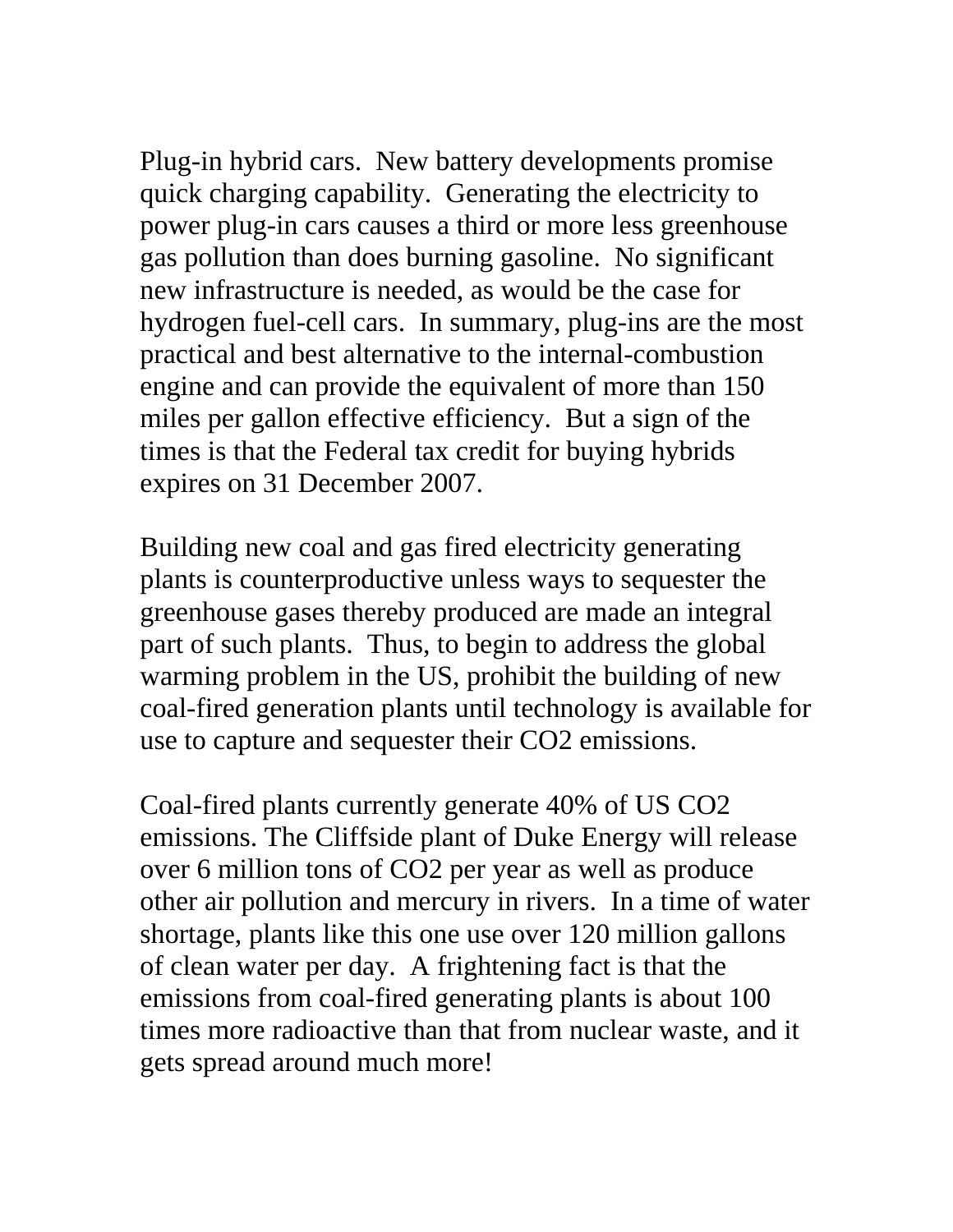We need tougher fuel economy standards and a cap-andtrade program for greenhouse gases. Currently, to avoid a Bush veto, a minority of republican senators managed to eliminate the provision of a pending energy bill that involved imposing \$13 billion in new taxes over ten years on the biggest oil companies, as well as eliminating tax breaks on alternative energy industries. It is significant that studies showed that the eliminated taxes would have amounted to only 1.1% of the net profits of the five largest oil companies, based on current oil prices.

What more can we do? Develop more alternative-energy sources. More research into improving the efficiency and reducing the cost of solar cells; install wind farms on land and at sea; more hydro and geothermal generators; generate power from ocean-wave motion; improve the energy/weight ratio for batteries and supercapacitors; and support more research on discovering a way to make roomtemperature superconductors for transmission of energy.

Some alternate-energy sources have been downplayed because it might be hard to store and transmit the energy generated. But energy can be stored in batteries, supercapacitors, large rotating flywheels, and even in just pumping water into elevated tanks. Another well-known technique is compressed-air energy storage, involving injecting compressed air, for later use with turbine generators, into underground storage fields.

Nuclear energy plants have grave problems with disposal of radioactive nuclear waste and are currently only supported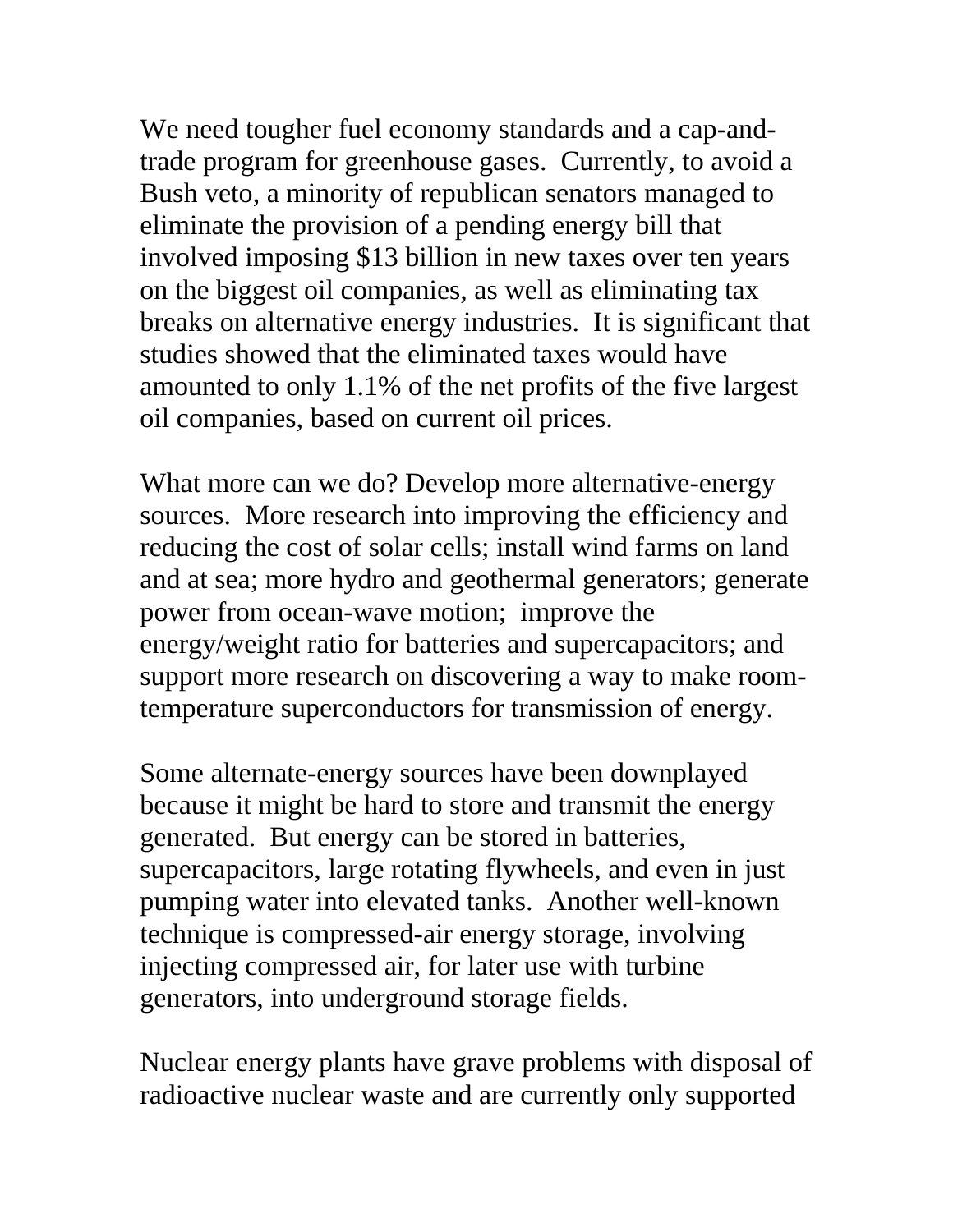by industrial builders with large subsidies from the Government, especially subsidies for disaster insurance, and, in any event, they cost too much money and take too long to build and to be put into production to help reduce global warming for many years.

Instead of pushing plans for moon colonies, manned trips to Mars, and seemingly endless foreign wars, our government should be greatly increasing its support of energy research and development. The time has come for the environment to be a central theme of policy-making rather than just a fringe issue. The point of no return is fast approaching, and maintaining the profits and vested interests of powerful industries must not govern future actions of the Government.

Business as usual, if it continues for even only another decade, will be disastrous. Warming, floods, forest fires and droughts will all increase and worse will come.

The current Administration has systematically manipulated science information for years to attempt to cast doubt on the reality and dangers of global warming. The White House has edited climate change reports to exaggerate scientific uncertainties and diminish the significance of climate change. One of the most recent of such reprehensible actions is the 22 October removal of statements of the Director of the US Centers for Disease Control, to be presented the next day to the Senate Environment and Public Works Committee, on how climate change could worsen allergic diseases, exacerbate deadly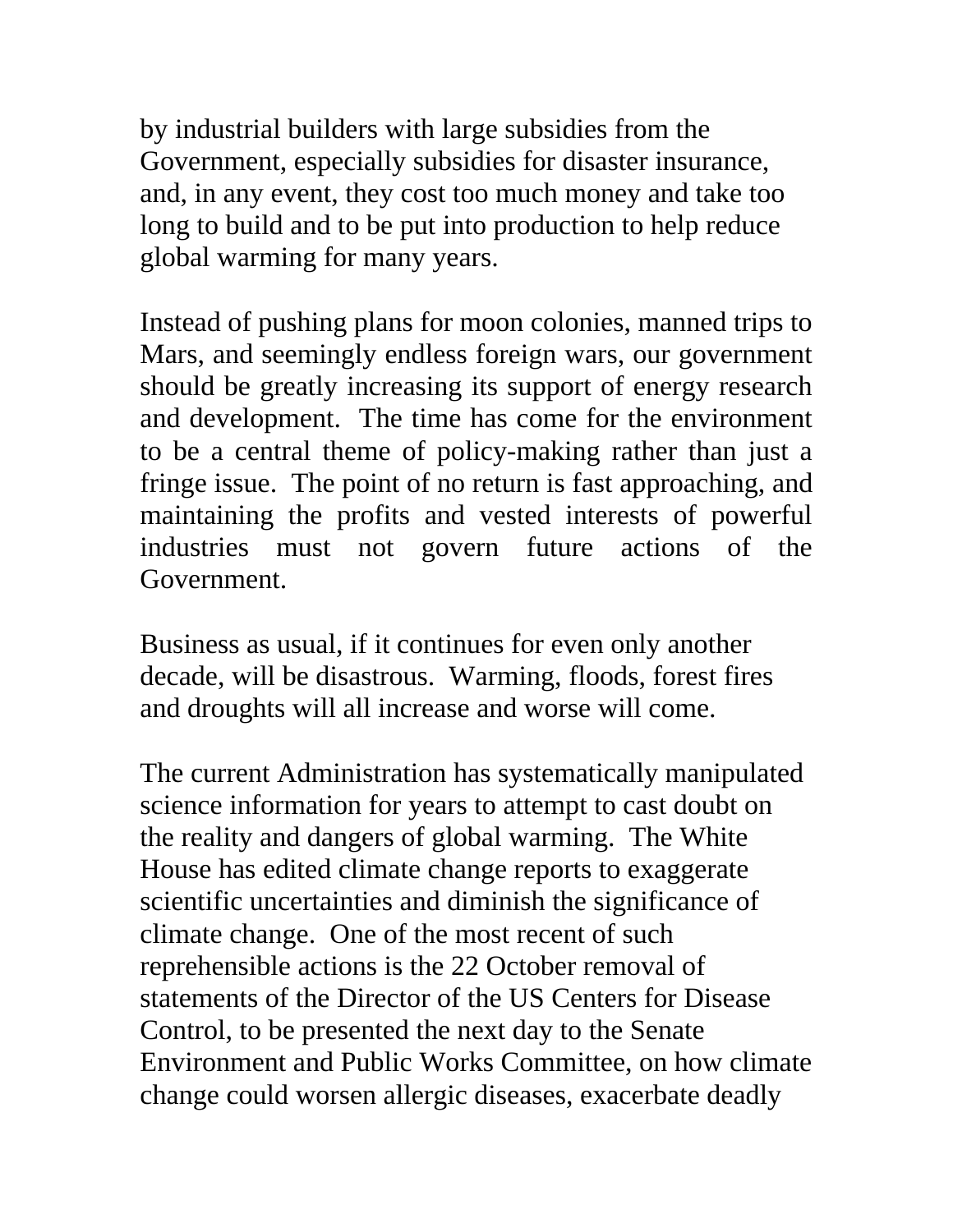heat waves, and broaden the geographic range of infectious diseases.

Finally, the US representative at the current Bali UN Climate Conference is refusing to support the proposed view that a non-binding reduction of 25 to 40 percent in richer nations' emissions would be required by 2020 and deeper cuts later, even though the European Union has already committed to a 20 to 30 percent reduction below 1990 levels by 2020.

# **III. RELIGION and SCIENCE**

Much of religion is based on faith in the existence of a personal god: theism, while science depends on experimental verification of observations of the material world. Since faith is personal, everyone may have their own faith, not necessarily the same as that of others. In my opinion, this accounts at least in part for the existence of the many different religions present in the world. Because scientific facts, laws, and theories are subject to independent verification, there is only one science, the same in all countries.

I recommend two valuable but quite different books:

"God: The Failed Hypothesis – How Science Shows That God Does Not Exist," by V. J. Stenger, Prometheus Books, 2007, and

"Jesus for the Non-religious," by John S. Spong (a retired Episcopal bishop), Harper, 2007.